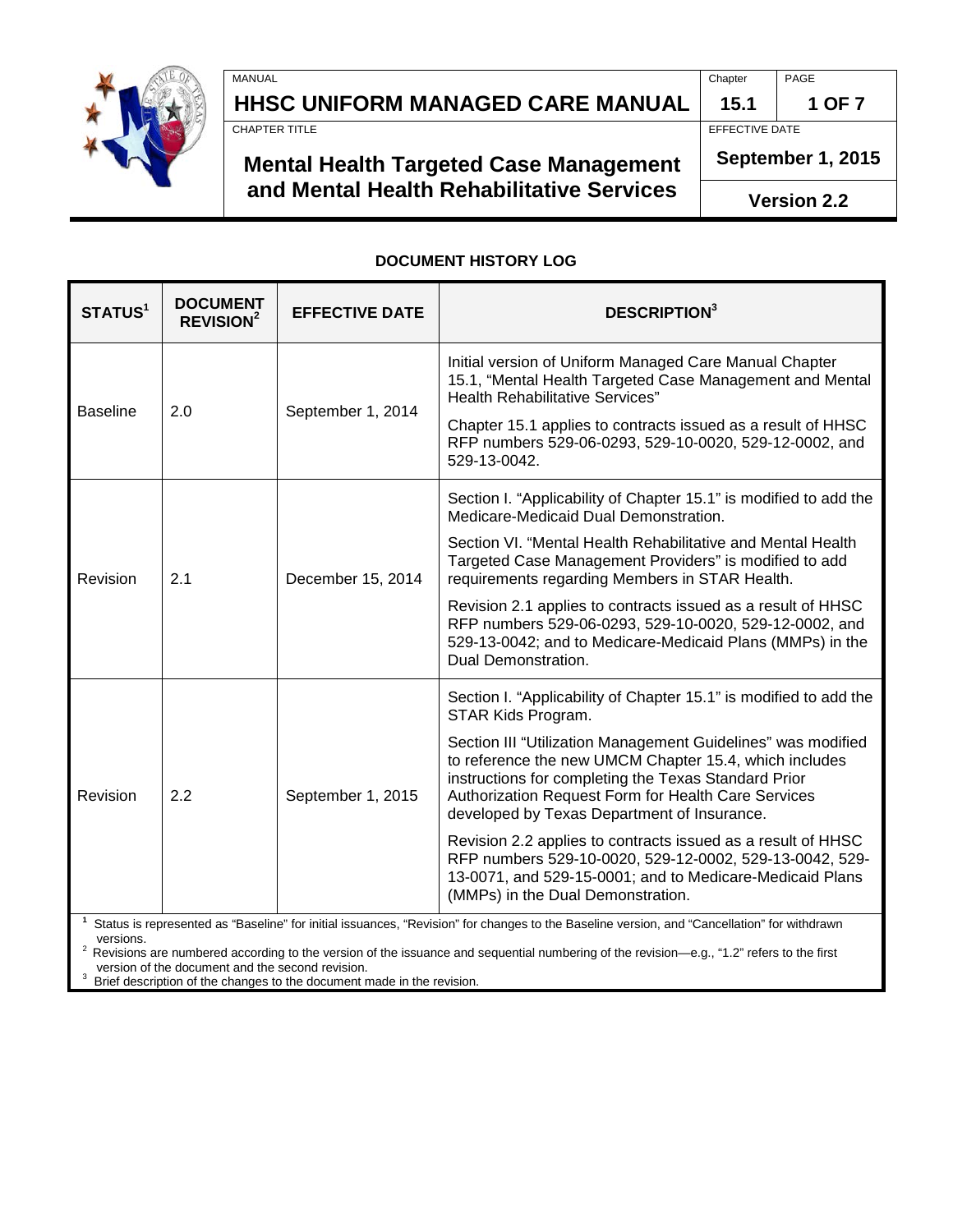

**HHSC UNIFORM MANAGED CARE MANUAL 15.1 2 OF 7**

# **Mental Health Targeted Case Management and Mental Health Rehabilitative Services**

MANUAL Chapter PAGE

EFFECTIVE DATE

**September 1, 2015**

**Version 2.2**

### **TABLE OF CONTENTS**

| VI. MENTAL HEALTH REHABILITATIVE AND MENTAL HEALTH TARGETED |  |
|-------------------------------------------------------------|--|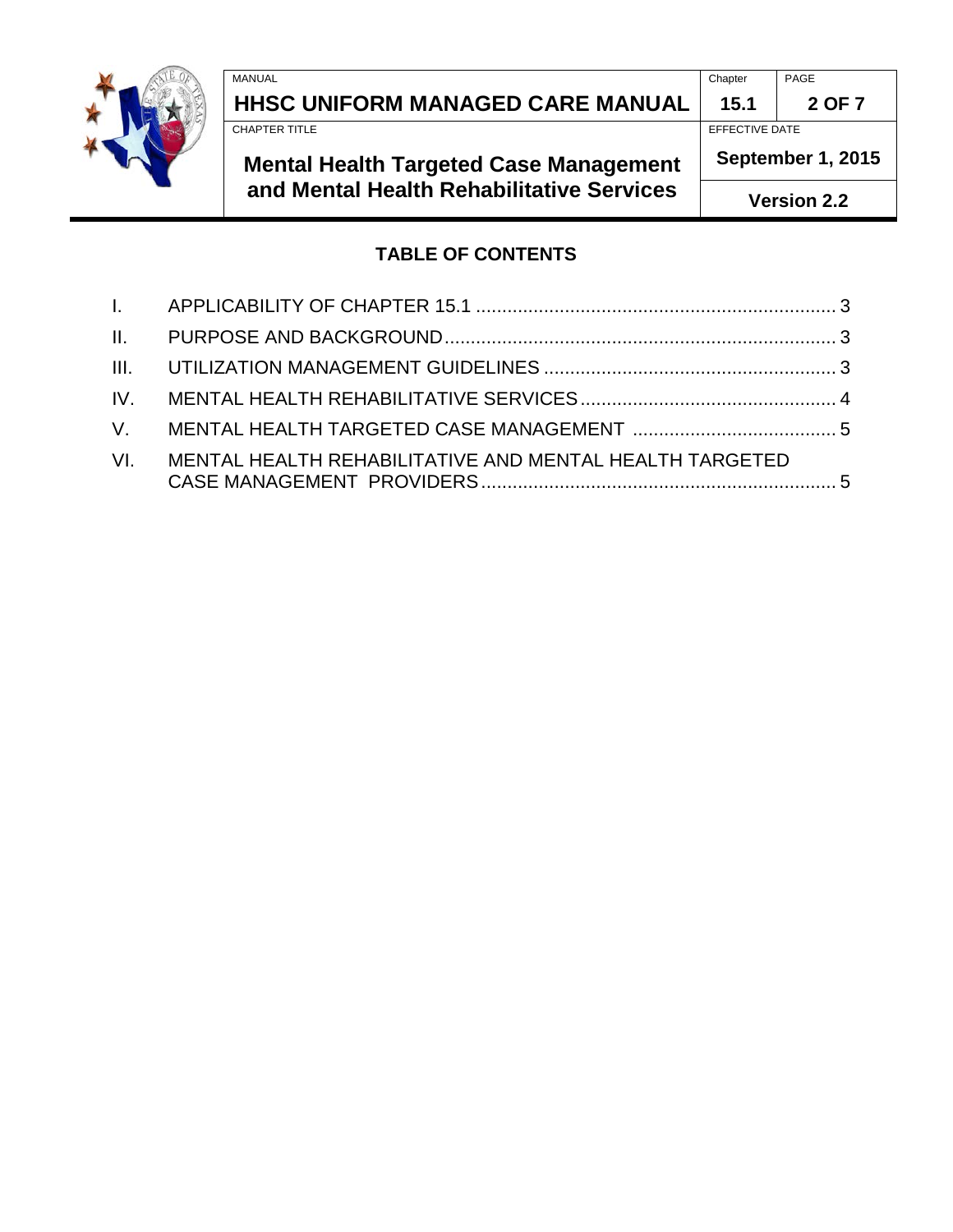

| MANUAL                                  | Chapter        | PAGE   |
|-----------------------------------------|----------------|--------|
| <b>HHSC UNIFORM MANAGED CARE MANUAL</b> | 15.1           | 3 OF 7 |
| <b>CHAPTER TITLE</b>                    | EFFECTIVE DATE |        |

**Mental Health Targeted Case Management and Mental Health Rehabilitative Services**

**September 1, 2015**

**Version 2.2**

### <span id="page-2-0"></span>**I. APPLICABILITY OF CHAPTER 15.1**

Applicability Modified by Versions 2.1 and 2.2

This chapter applies to Managed Care Organizations (MCOs) participating in the STAR, STAR+PLUS, STAR Health, and STAR Kids Programs. References to "Medicaid" or the "Medicaid Managed Care Program(s)" apply to the STAR, STAR+PLUS (including the Medicare-Medicaid Dual Demonstration), STAR Health, and STAR Kids Programs. The term "MCO" includes health maintenance organizations (HMOs), exclusive provider organizations (EPOs), insurers, Medicare-Medicaid Plans (MMPs), and any other entities licensed or approved by the Texas Department of Insurance. The requirements in this chapter apply to all programs, except where noted.

#### <span id="page-2-1"></span>**II. PURPOSE AND BACKGROUND**

This chapter provides MCO requirements for Mental Health Rehabilitative Services and Mental Health Targeted Case Management for Members with a severe and persistent mental illness (SPMI) or a severe emotional disturbance (SED).

### <span id="page-2-2"></span>**III. UTILIZATION MANAGEMENT GUIDELINES**

Section III Modified by Version 2.2

For State Fiscal Year (SFY) 2015, the MCO must contract with qualified Provider entities to provide Mental Health Rehabilitative Services and Targeted Case Management using the Department of State Health Services (DSHS) Resiliency and Recovery Utilization Management Guidelines (RRUMG) and the Adult Needs and Strengths Assessment (ANSA) or the Child and Adolescent Needs and Strengths (CANS) tools for assessing a Member's needs for services. The MCO is not responsible for providing any services listed in the RRUMG that are not Covered Services.

During SFY 2015, the MCO must ensure that current authorizations are honored up to 90 days. To determine when reassessments for Mental Health Targeted Case Management and Mental Health Rehabilitation services must be completed, the MCO should refer to the RRUMG.

Also during SFY 2015, the MCO must ensure that Providers of Mental Health Rehabilitative Services and Targeted Case Management use, and are trained and certified to administer, the ANSA and CANS assessment tools. Providers must use these tools to recommend a level of care to the MCO by using the current DSHS Clinical Management for Behavioral Health Services (CMBHS) web-based system. The MCO must also accept the Texas Standard Prior Authorization Request Form for Health Care Services developed by Texas Department of Insurance. Instructions for completing this form are located in UMCM Chapter 15.4. Providers may continue to submit, and MCOs are required to accept the Service Request Authorization (SRF) form (UMCM Chapter 15.2) until January 1, 2016.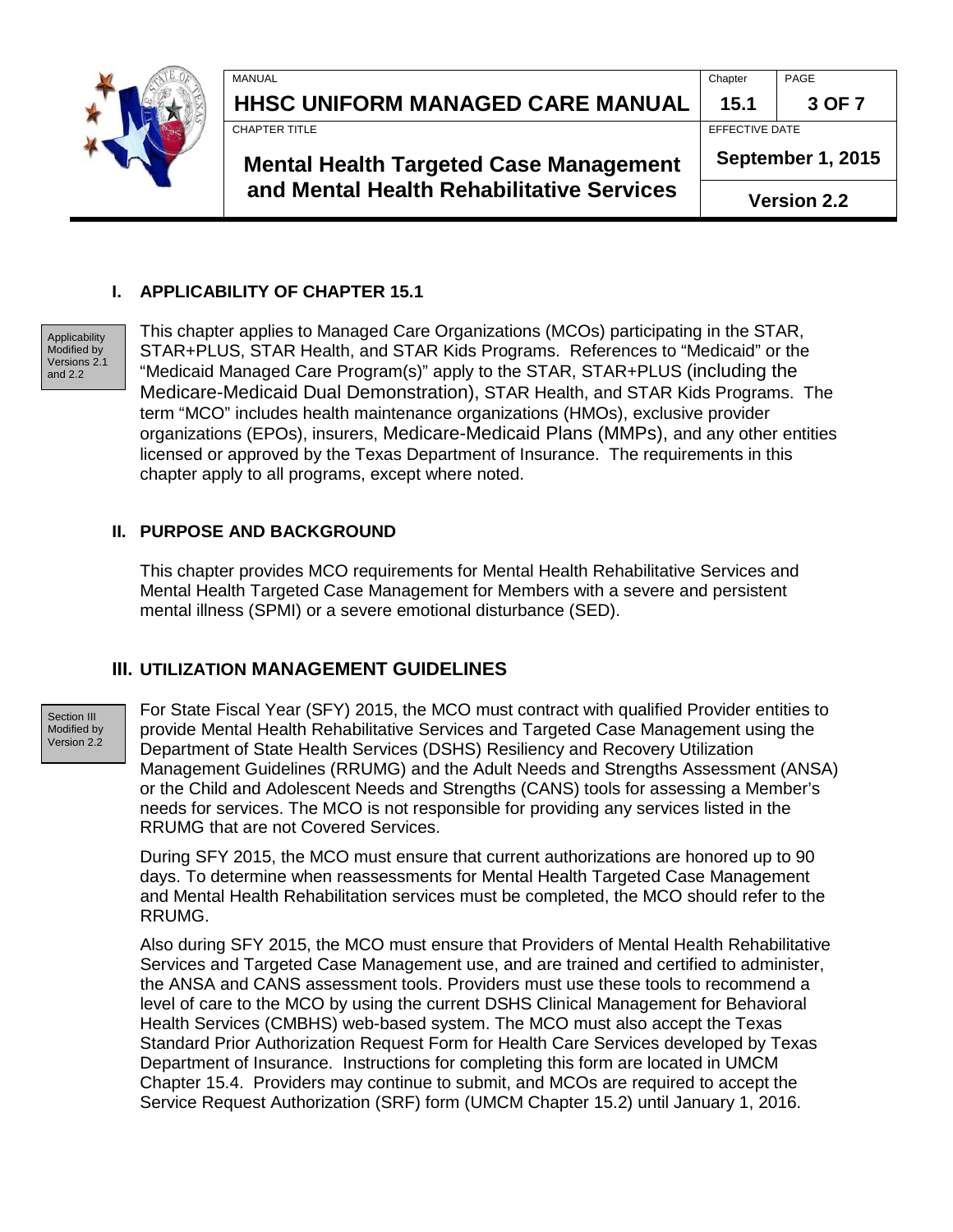

 $\overline{a}$ 

**HHSC UNIFORM MANAGED CARE MANUAL 15.1 4 OF 7**

MANUAL Chapter PAGE

CHAPTER TITLE **EFFECTIVE DATE** 

## **Mental Health Targeted Case Management and Mental Health Rehabilitative Services**

**September 1, 2015**

**Version 2.2**

Texas Resilience and Recovery Utilization Management Guidelines for Adult Mental Health Services can be found at [Texas Resilience and Recovery Utilization Management](http://www.dshs.state.tx.us/WorkArea/linkit.aspx?LinkIdentifier=id&ItemID=8589981162)  [Guidelines—Adult Services](http://www.dshs.state.tx.us/WorkArea/linkit.aspx?LinkIdentifier=id&ItemID=8589981162) (PDF).

Texas Resilience and Recovery Utilization Management Guidelines for Child and Adolescent Services can be found at [Texas Resilience and Recovery Utilization](http://www.dshs.state.tx.us/WorkArea/linkit.aspx?LinkIdentifier=id&ItemID=8589979570)  [Management Guidelines—Child and Adolescent Services](http://www.dshs.state.tx.us/WorkArea/linkit.aspx?LinkIdentifier=id&ItemID=8589979570) (PDF).

Adult Needs and Strengths Assessment (ANSA),manual, and glossary can be found at Attachment J ANSA Form-October 2, 2013 (PDF), Attachment K ANSA Manual-October [2, 2013](http://www.dshs.state.tx.us/WorkArea/linkit.aspx?LinkIdentifier=id&ItemID=8589981444) (PDF), and [ANSA Glossary](http://www.dshs.state.tx.us/WorkArea/linkit.aspx?LinkIdentifier=id&ItemID=8589977053) (Word).

Child and Adolescent Needs and Strengths (CANS) (several versions), the corresponding manuals, and the interview facilitation guide can be found at **Texas CANS Interview** [Facilitation Guide](http://www.dshs.state.tx.us/WorkArea/linkit.aspx?LinkIdentifier=id&ItemID=8589977059) (PDF), [Texas CANS 3–5 Manual](http://www.dshs.state.tx.us/WorkArea/linkit.aspx?LinkIdentifier=id&ItemID=8589977055) (PDF), [Texas CANS 3–5](http://www.dshs.state.tx.us/WorkArea/linkit.aspx?LinkIdentifier=id&ItemID=8589977056) (PDF) [Texas](http://www.dshs.state.tx.us/WorkArea/linkit.aspx?LinkIdentifier=id&ItemID=8589977057)  [CANS 6–17 Manual](http://www.dshs.state.tx.us/WorkArea/linkit.aspx?LinkIdentifier=id&ItemID=8589977057) (PDF) [Texas CANS 6–17](http://www.dshs.state.tx.us/WorkArea/linkit.aspx?LinkIdentifier=id&ItemID=8589977058) (PDF)

### <span id="page-3-0"></span>**IV. MENTAL HEALTH REHABILITATIVE SERVICES**

The following Mental Health Rehabilitative Services may be provided to individuals with an SPMI or a SED as defined in the DSM and who require rehabilitative services as determined by either the ANSA or the CANS:

- Adult Day Program
- Medication Training and Support
- $\bullet$  Crisis Intervention<sup>[1](#page-0-0)</sup>
- Skills Training and Development<sup>[2](#page-3-1)</sup>
- Psychosocial Rehabilitative Services

The above-listed Mental Health Rehabilitative Services, as well as any limitations to these services, are described in the most current Texas Medicaid Provider Procedures Manual (TMPPM), including the Behavioral Health, Rehabilitation, and Case Management Services Handbook. Mental Health Rehabilitative Services must be billed using appropriate procedure codes and modifiers as listed in the TMPPM with the following exception. The MCO is not responsible for providing Criminal Justice Agency-funded procedure codes with modifier HZ because these services are excluded from the capitation.

 $1$  Crisis Intervention services are considered emergency behavioral health services and do not require prior authorization. However, providers must follow current RRUMG.

<span id="page-3-1"></span> $2$  Employment-related services that provide training and supports that are not job specific and focus on the development of skills to reduce or overcome the symptoms of mental illness that interfere with the individual's ability to make vocational choices or to attain or retain employment can be provided under Skills Training and Development. These services should not be confused with Employment Assistance or Supported Employment allowed under the HCBS STAR+PLUS Waiver.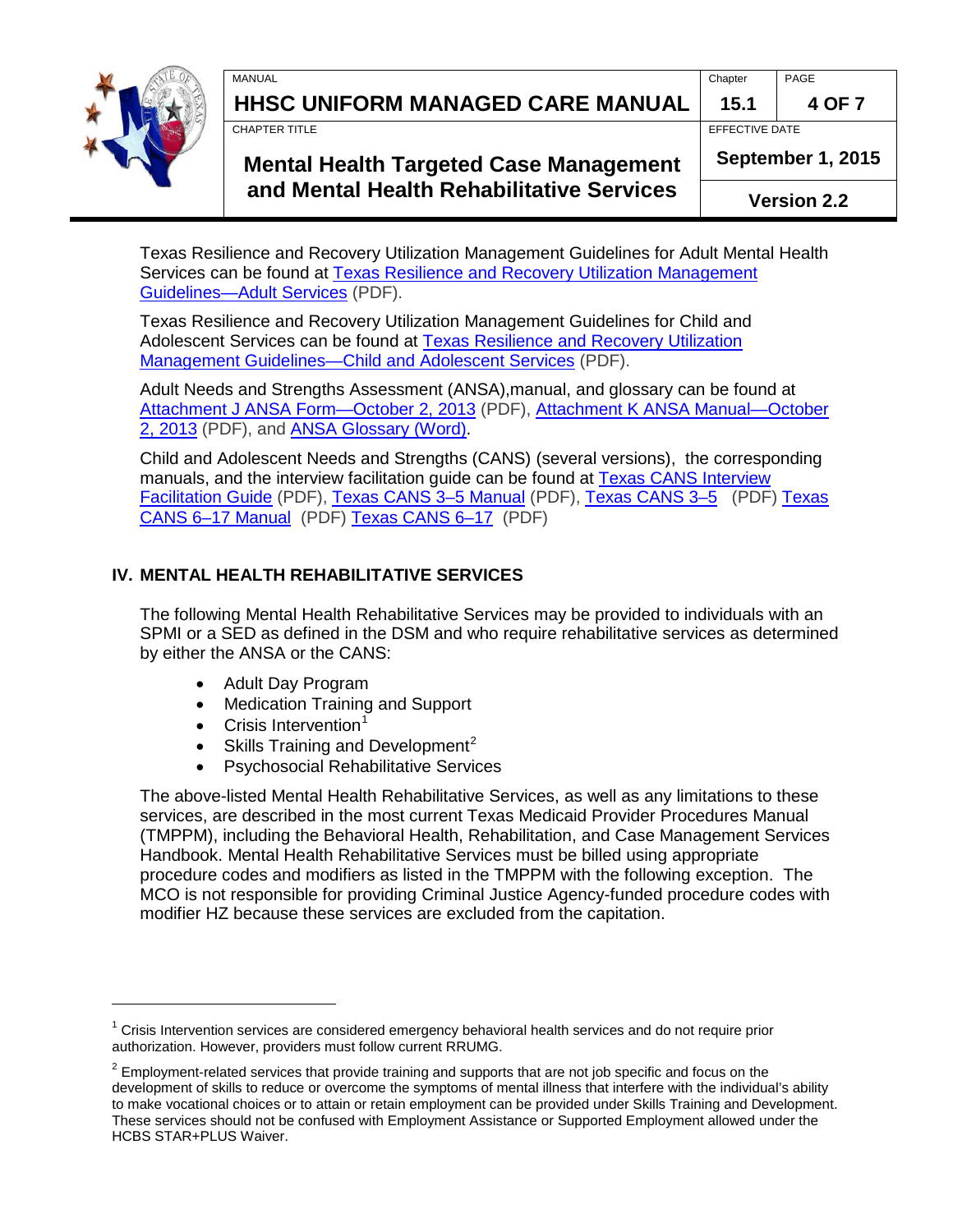

**HHSC UNIFORM MANAGED CARE MANUAL 15.1 5 OF 7**

CHAPTER TITLE **EFFECTIVE DATE** 

### **Mental Health Targeted Case Management and Mental Health Rehabilitative Services**

MANUAL Chapter PAGE

**September 1, 2015**

**Version 2.2**

#### <span id="page-4-0"></span>**V. MENTAL HEALTH TARGETED CASE MANAGEMENT De**

The following Mental Health Targeted Case Management services may be provided to individuals with a SPMI or a SED as defined in the DSM and who require the service as determined by either the ANSA or the CANS.

- Case management for people who have SED (child, 3 through 17 years of age), which includes routine and intensive case management services.
- Case management for people who have SPMI (adult, 18 years of age or older).

The above-listed Mental Health Targeted Case Management services, as well as any limitations to these services, are described in the most current TMPPM, including the Behavioral Health, Rehabilitation, and Case Management Services Handbook. Mental Health Targeted Case Management services must be billed using appropriate procedure codes and modifiers as listed in the TMPPM with the following exception. The MCO is not responsible for providing Criminal Justice Agency funded procedure codes with a Modifier HZ because these services are excluded from the capitation.

#### <span id="page-4-1"></span>**VI. MENTAL HEALTH REHABILITATIVE and MENTAL HEALTH TARGETED CASE MANAGEMENT PROVIDERS**

Section VI modified by Version 2.1

For Members with SPMI and SED, Mental Health Rehabilitative Services and Targeted Case Management must be available to eligible STAR, STAR Health, and STAR+PLUS Members.

The MCO must maintain a qualified Network of entities, such as Local Mental Health Authorities (LMHAs) and multi-specialty groups, that employ providers of Mental Health Rehabilitative Services and Targeted Case Management. Provider entities must attest to the MCO that the organization has the ability to provide, either directly or through sub-contract, Members with the full array of RRUMG services.

The MCO must credential Provider entities, and any licensed Network Providers providing services through one of these entities, in accordance with the Contract. The MCO is not required to credential Providers of Mental Health Rehabilitative Services and Targeted Case Management who are not licensed provider types enrolled in Medicaid, such as a Peer Provider (PP), Family Partner (FP), Community Services Specialist (CSSP), and Qualified Mental Health Professional for Community Services (QMHP-CS) if the QMHP is not also a Licensed Practitioner of the Healing Arts (LPHA).

Services must generally be provided by an entity that can provide members with the full array of RRUMG services. However, in circumstances where a Member in STAR Health requires Mental Health Rehabilitative services and has an established relationship with a provider for psychiatry or counseling, the Member can continue seeing that provider for psychiatry or counseling services. In this situation, the provider entity must provide all other services in the RRUMG and must coordinate services with the existing psychiatrist or counseling provider.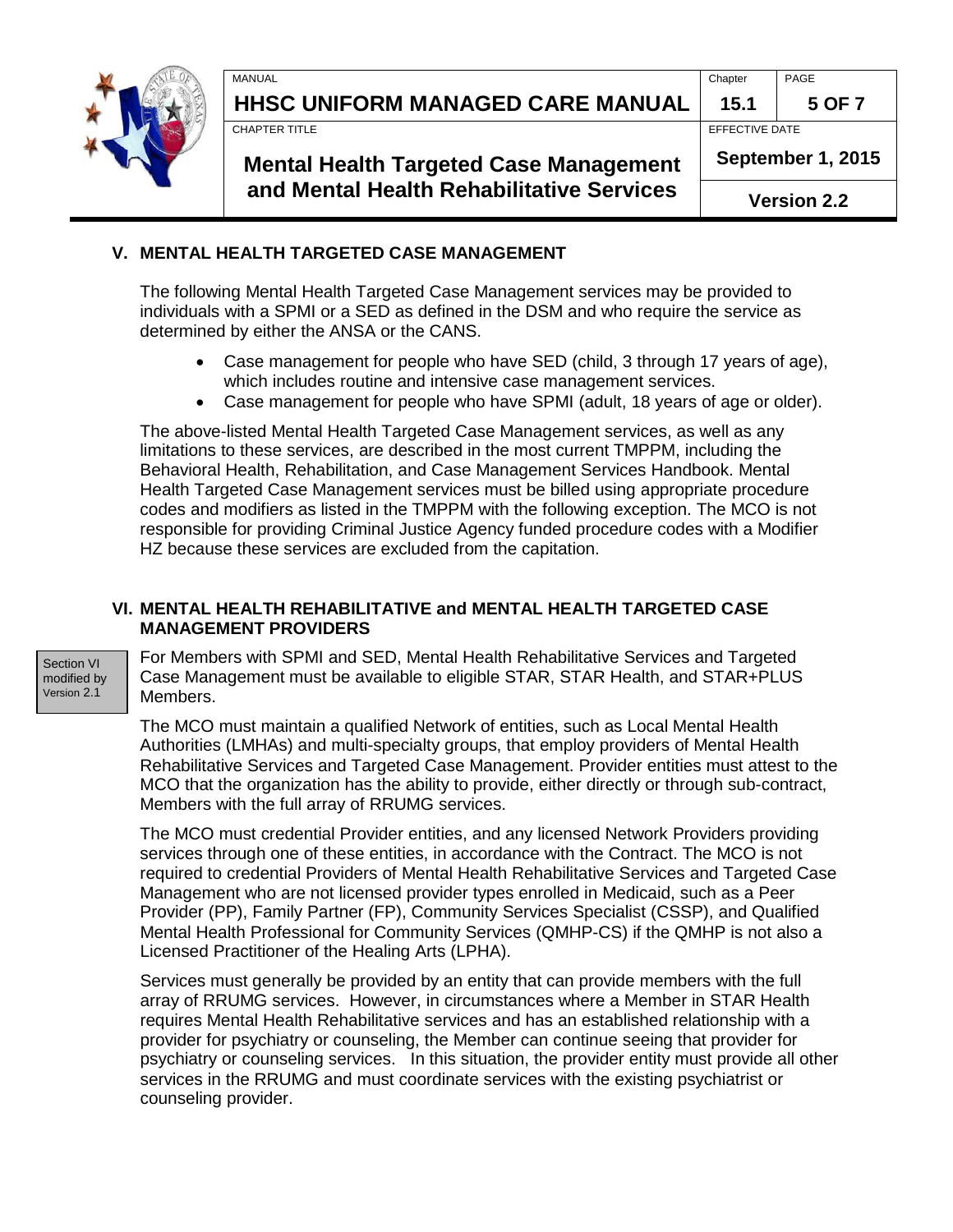

**HHSC UNIFORM MANAGED CARE MANUAL 15.1 6 OF 7**

CHAPTER TITLE **EFFECTIVE DATE** 

## **Mental Health Targeted Case Management and Mental Health Rehabilitative Services**

MANUAL Chapter PAGE

**September 1, 2015**

**Version 2.2**

HHSC has established the following qualifications and supervisory protocols for providers of Mental Health Rehabilitative Services and Mental Health Targeted Case Management.

### **Mental Health Rehabilitative Services Qualified Providers**

### **Qualified Mental Health Professionals for Community Services (QMHP-CS)**

The minimum requirement for a QMHP-CS are as follows.

- Demonstrates competency in the work to be performed; and
- Has a bachelor's degree from an accredited college or university with a minimum number of hours that is equivalent to a major in psychology, social work, medicine, nursing, rehabilitation, counseling, sociology, human growth and development, physician assistant, gerontology, special education, educational psychology, early childhood education, or early childhood intervention; or
- Is a Registered Nurse (RN).

An LPHA, as defined in Attachment A of the MCO's relevant Contract, is automatically certified as a QMHP-CS. A CSSP, a PP, and a FP, as those terms are defined in Attachment A of the MCO's Contract, can be a QMHP-CS if acting under the supervision of an LPHA. If a QMHP-CS is clinically supervised by another QMHP-CS, the supervising QMHP-CS must be clinically supervised by an LPHA.

Additionally, a PP must be a certified peer specialist, and an FP must be a certified family partner.

### **Mental Health Targeted Case Management Qualified Providers**

A qualified provider of mental health targeted case management must:

- Demonstrate competency in the work performed; and
- Has a bachelor's degree from an accredited college or university with a minimum number of hours that is equivalent to a major in psychology, social work, medicine, nursing, rehabilitation, counseling, sociology, human growth and development, physician assistant, gerontology, special education, educational psychology, early childhood education, or early childhood intervention; or
- Be an RN.

Individuals authorized to provide case management services prior to August 31, 2004, may provide case management services without meeting the minimum qualifications described above if they meet the following criteria:

- High school diploma or high school equivalency;
- Three continuous years of documented full-time experience in the provision of mental health case management services as of August 30, 2004; and
- Demonstrated competency in the provision and documentation of case management services.